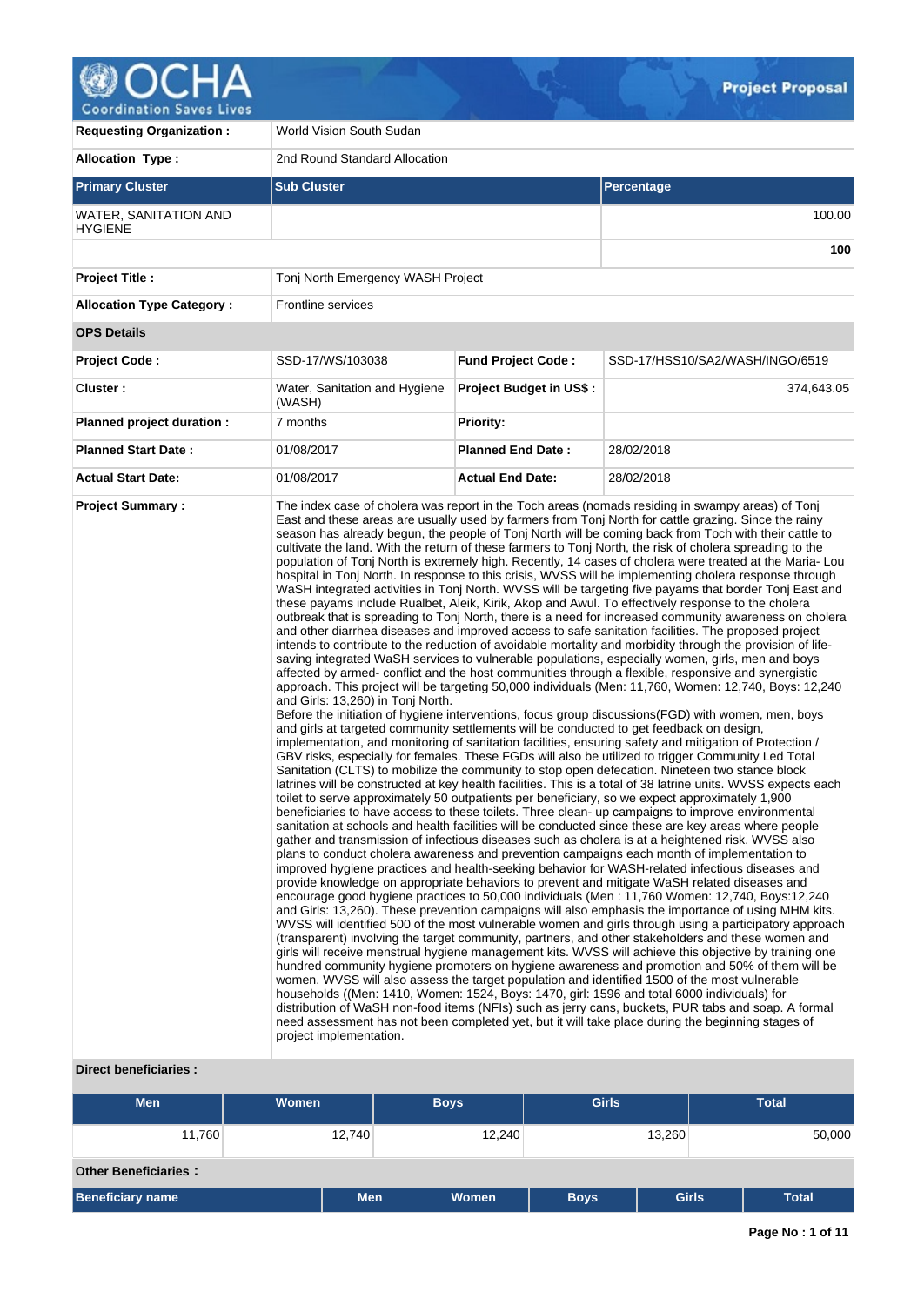### **Indirect Beneficiaries :**

## **Catchment Population:**

## **Link with allocation strategy :**

During the implementation of the proposed project, WVSS will use innovative approaches such as outreaches to provide emergency lifesaving integrated WaSH interventions specifically focus on the cholera response. Prior to commencement of hygiene interventions, community participation in the planning and implementation of this intervention will be sought and complaint /feedback mechanism will be agreed upon and established. Monitoring of the complaints and remedial action will be documented during the project implementation cycle. This will be done with the goal of promoting community engagement and accountability. The community participation in the planning implementation and monitoring of the hygiene interventions will also be solicited. WVSS will also utilize CLTS for triggering the community to take action to stop open defecation.

At the onset, the project will identify and train 100 community hygiene promoters who will be supervised by the hygiene coordinator. The hygiene promoters will be equipped with hygiene promotion materials that will be easy to understand. Hygiene promotion campaigns will be conducted at water collection points. Hygiene messaging will include educating the community on the routes by which cholera can be transmitted and ways to mitigate and prevent water borne diseases. Hygiene messaging will also focus on delivering key messages such as the importance of hand washing with soap, the importance of using latrines and keep them clean and well maintained. Since children are good agents of hygiene behavior change, the project will work with the education cluster to utilize learning spaces as a platform for hygiene message dissemination, as well as to provide hygiene services in schools. Through community hygiene promoters, the project will make follows up home visits to reinforce and support hygiene awareness at the household level, targeting women, girls, men and boys. Water containers, soap, PUR tabs and other WASH supplies from the WASH core pipeline will be distributes to the target community to facilitate improved hygiene. 1500 households (Men: 1410, Women: 1524, Boys: 1470, girl: 1596 and total 6000 individuals) will be targeted for the distribution of these supplies. WVSS will also be constructing latrine at key health facilities to ensure beneficiaries have access to quality sanitation facilities.

### **Sub-Grants to Implementing Partners :**

| l Partner Name <b>I</b> | <b>Partner Type</b> | <b>Budget in US\$</b> |
|-------------------------|---------------------|-----------------------|
|                         |                     |                       |

## **Other funding secured for the same project (to date) :**

|                                  | <b>Other Funding Source</b>            | <b>Other Funding Amount</b> |                  |                  |  |
|----------------------------------|----------------------------------------|-----------------------------|------------------|------------------|--|
|                                  |                                        |                             |                  |                  |  |
| Organization focal point:        |                                        |                             |                  |                  |  |
| <b>Name</b>                      | <b>Title</b>                           | Email                       |                  | Phone            |  |
| Jacobus Koen                     | Program Development<br>and OA Director | jacobus koen@wvi.org        |                  | +211 928 123 529 |  |
| Lyndsay Hockin                   | <b>Operations Director</b>             | Lyndsay Hockin@wvi.org      |                  | +211 925 418 048 |  |
| Rhonda Holloway                  | Programme Officer                      | Rhonda_Holloway@wvi.org     | +211-92 5827 931 |                  |  |
| <b>BACKGROUND</b>                |                                        |                             |                  |                  |  |
| 1. Humanitarian context analysis |                                        |                             |                  |                  |  |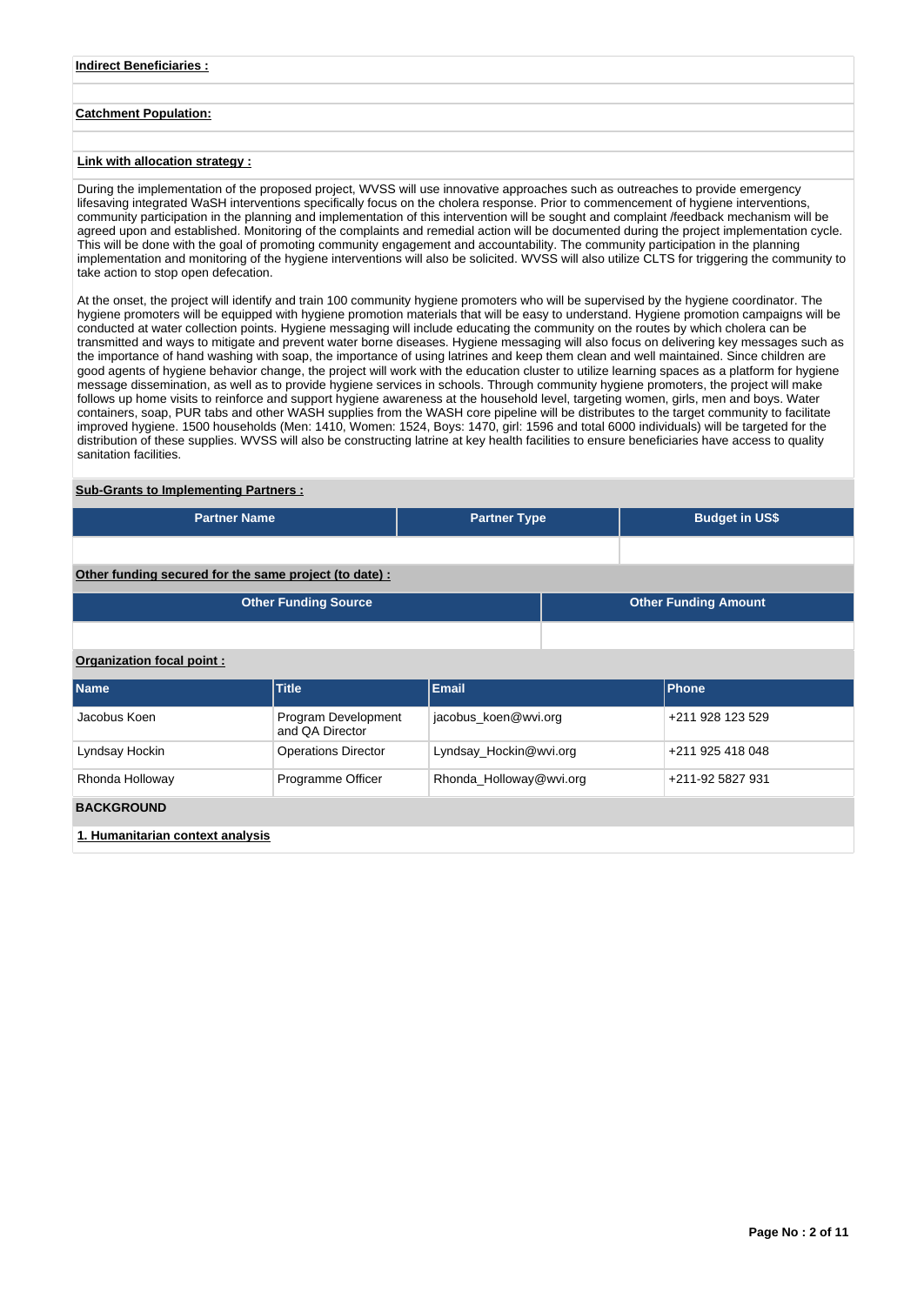In 2016, the humanitarian crisis in South Sudan deepened and spread, causing tremendous human suffering for millions of people across the country. The humanitarian community has been responding to a crisis largely concentrated in the Greater Upper Nile region, however, additional areas in the country face mounting humanitarian needs due to the cumulative impact of conflict, economic decline and a severe erosion of coping capacities. The cost of living has increased exponentially, with the South Sudan Consumer Price Index (CPI) increasing by 835.7% from October 2015 to October 2016, the highest year-on-year inflation rate in the world. Insecurity along main roads has crippled trade and the ability of traders to access hard currency for imports. The eruption of fighting in the country's capital, Juba, in July 2016 was a trigger to large-scale displacement and violence; that has spread to previously un-affected areas such as Warrap. More than three million people have been forced to flee their homes since the conflict began in December 2013. This number includes nearly 1.8 million people who have been internally displaced (with 50% estimated to be children) and more than 1.5 million who have fled as refugees to neighboring countries.

In South Sudan, the official statistics indicate that only 15% of household use sanitary means of excreta disposal, and 55% have access to improved drinking water. The picture is likely to be even poorer in rural areas of the country as well as in the overcrowded urban areas of South Sudan. Although the government set a target of reducing the number of people who did not have sustainable access to safe drinking water and sanitation by 50% in three years from 2010, there appears to be neither government policy nor a safe drinking water programme in place to achieve this target. Coupled with the current conflict which started on the night of 15 December 2013 in the country, the little progress that might have been made in relation to improvements in water and sanitation provision, has been halted, if not reversed, in the parts of South Sudan most affected by the conflict.

Conflict continually disrupts existing limited health services and infrastructure while creating new population displacement and the need to keep modifying existing or proven interventions to fit the context. Children and women bear the greatest suffering in South Sudan though occasionally men and boys will be isolated from certain interventions as they may not be able to move freely due to targeting and risk of forced conscription in the government and opposition armies. Child maternal morbidity and mortality rates in South Sudan are highest in the world due to low coverage of basic health services, poor infrastructure and chronic malnutrition. Lack of access to safe drinking water is serious social and public health concern in the country. In addition, poor sanitation and open defecation are common across almost all of the 10 states of South Sudan.

### **2. Needs assessment**

WVSS's proposed interventions will be targeting cattle keepers, households without pit latrines, communities without protected bore holes that use unprotected water sources and communities displaced by ongoing conflict. The target population needs more community awareness on cholera and other diarrhea diseases and more access to safe sanitation and water. A formal assessment has not be completed yet, but it will be complete during the early stages of implementation.

#### **3. Description Of Beneficiaries**

The total population of Tonj North is estimated at 219,526. Tonj North County has all the aggravating factors that call for an emergency response as per WHO guideline.

The SMART survey conducted last year in May 2016 showed that the GAM was at 12.4. The May 2017 IPC states that the former Northern Bahr el Ghazal state is facing severe food insecurity caused by high food prices and diminished household purchasing power. All counties except Aweil Center are experiencing Emergency (IPC Phase 4) acute food insecurity through July 2017.This project will target 25,000 beneficiaries who are most in need of humanitarian assistance in Tonj North. This project will be targeting the group most at risk for cholera which are cattle keeper, households with pit latrines, community without protected boreholes that use unprotected water sources for drinking and displaced communities due to the conflict. These target groups will be identified through the need assessment complete at the beginning of project implementation.

The severely affected vulnerable population targeted by this project consists of women, men, children, and people living with disability, the elderly population and other vulnerable groups. Because of the protracted armed conflicts in South Sudan, women and children have been significantly affected by armed conflict and displaced from their home, resulting in limited access to health services, food and livelihood. This has resulted in increased morbidity and mortality, which could have been avoided with adequate WASH services, balanced food and access to health services, especially routing immunization to prevent vaccine preventable diseases, such as measles, among children under five.

### **4. Grant Request Justification**

Cholera is a deadly infection from contaminated water or food that can kill within hours and spreads very quickly. In the past few weeks, South Sudan has experienced cholera outbreaks in a few different areas of the country, and they are intensifying. The probable risk factors fueling transmission include: using untreated water from the River Nile and water tankers; lack of household chlorination of drinking water; eating food from unregulated roadside food vendors or makeshift markets; open defecation/poor latrine use especially following the conflict. In addition, due to the protracted nature of the crisis since 2013, there has been destruction of infrastructure and limited investments to improve social services to the general population as such, living conditions have deteriorated with declining access to safe water and sanitation amenities; the worsening, economic situation, the cost of accessing safe water from the water trucks has increased substantially thus forcing households to resort to unsafe water sources; and lastly in southern Liech, humanitarian access remained limited due to persistent hostilities that kept away partners and thus impeding the initiation of comprehensive and sustained cholera interventions to interrupt transmission and prevent widespread and protracted outbreak.

Because of movement of people, deteriorating economic situation, limited access to clean water, poor sanitation and the open defecation which is too common in South Sudan, the cholera outbreak that started in Juba last year has spread to other counties among Tonj East in Warrap state. From the start of the cholera outbreak on the 18 May 2017 up to 25 May 2017, 374 cases of cholera were admitted in Tonj East and 17 cases were confirmed dead. Because of the increasing number of cases of cholera in Tonj East and the challenged that Comitato Collaborazione Medica (CCM), an international NGO providing health services in Tonj East, is facing, the State Ministry of Health has called upon World Vision South Sudan, WHO and UNICEF to support the Ministry of Health in responding to the outbreak of cholera. In Tonj North, WVSS will response to the cholera outbreak in the most affected area through hygiene promotion messages and awareness campaigns, distribution of commodities such as aqua tabs, soaps can and buckets and the construction of latrines at key health facilities.

### **5. Complementarity**

WV is currently implementing health project in four counties of Warrap state ( Twic, Tonj North, Gogrial West and Gogrial East) focusing on health system strengthening. This SSHFSA2 project will complement the HPF Lot 10 project in Tonj North in the areas of community awareness, improving access to safe sanitation and cholera preparedness/ response. Through HPF funding in Tonj North, WV is supporting 4 PHCCs and 9 PHCUs. Under SSHFSA2 project, WVSS will construct institutional latrines at some of the health facilities targeted under HPF.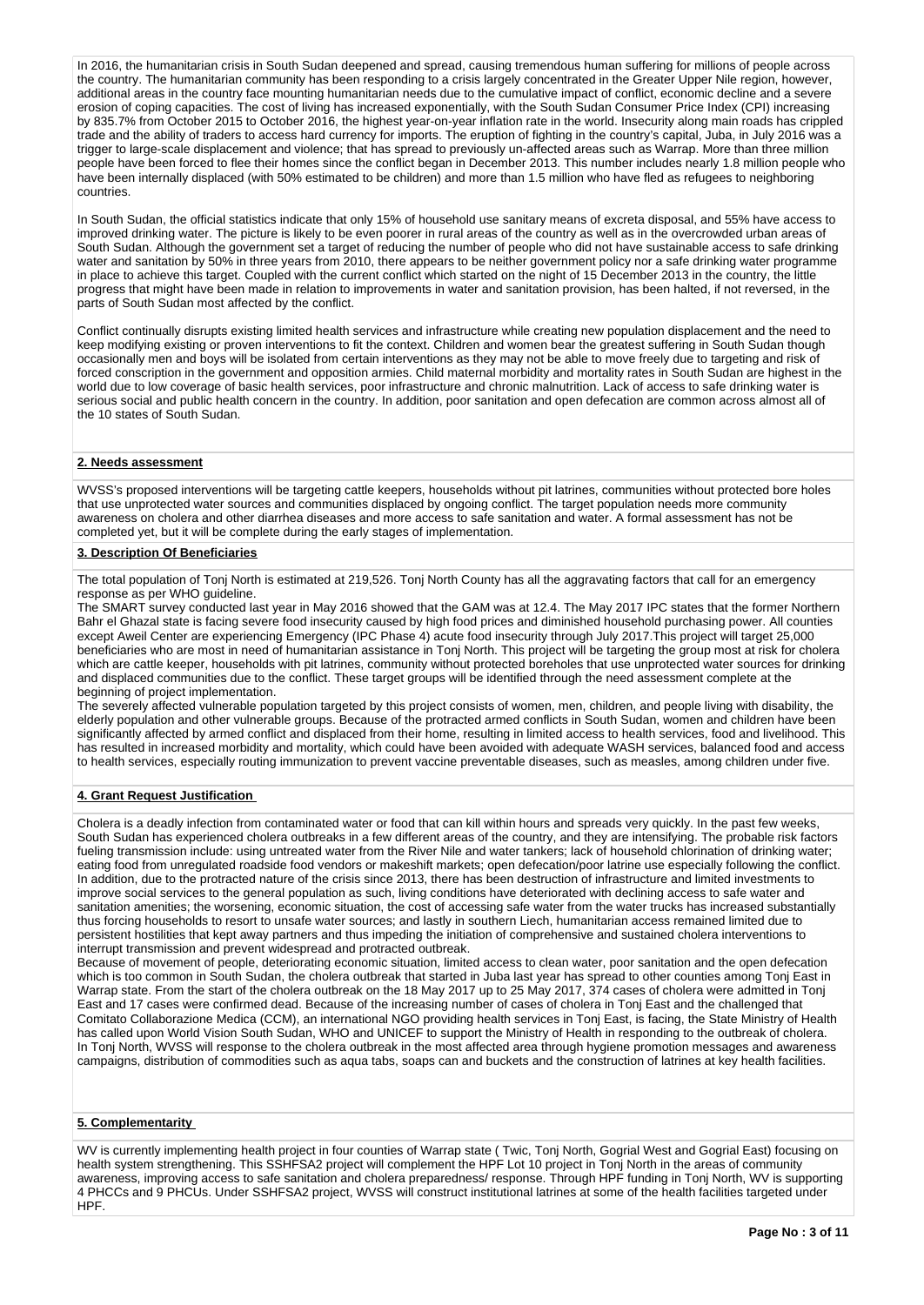#### **Overall project objective**

WVSS's interventions will address the immediate needs of internally displaced persons and other vulnerable populations affected by conflict in Tonj North through increasing access to water, sanitation, and hygiene promotion services while supporting efforts to build local capacity and employing innovative mechanism to respond better in a protracted emergency situation. The intervention will specifically target vulnerable populations such as women, particularly of child bearing age, PLW, infant and young children, and children under five years.

#### **WATER, SANITATION AND HYGIENE**

outbreaks, acute malnutrition and floods.

| <b>Cluster objectives</b>                                                                                                                                                                             | <b>Strategic Response Plan (SRP) objectives</b>                                                      | <b>Percentage of activities</b> |
|-------------------------------------------------------------------------------------------------------------------------------------------------------------------------------------------------------|------------------------------------------------------------------------------------------------------|---------------------------------|
| Re-establish and improve access to water.<br>sanitation and hygiene promotion services for<br>the vulnerable population affected by conflict.<br>disease outbreaks, acute malnutrition and<br>floods. | SO1: Save lives and alleviate the suffering of<br>those most in need of assistance and<br>protection | 60                              |
| Sustain access to water, sanitation and<br>hygiene promotion services for vulnerable<br>population affected by conflict, disease                                                                      | SO2: Protect the rights and uphold the dignity<br>of the most vulnerable                             | 40                              |

**Contribution to Cluster/Sector Objectives :** The proposed project will contribute to cluster objectives by enabling the affected populations to access safe sanitation. This project will also provide knowledge on the appropriate behaviors to prevent and mitigate WASH related diseases and practice good hygiene.

#### **Outcome 1**

Improved access to safe sanitation for 1900 people( Men :446, Women: 474, Boys:465 and Girls: 515 ) in Tonj North, a vulnerable area for cholera outbreaks, in the next 7 months

### **Output 1.1**

#### **Description**

50,000 individuals have access to safe sanitation.

### **Assumptions & Risks**

Supplies are adequate and prepositioned timely Accessibility is allowable for activities to continue Security situation improved Funds are adequate to support the activities Risks Heightened insecurity, no access Supplies looted, or no access to preposition Funds delayed

### **Indicators**

|                 |                                                                                                                |                                                                               |            | <b>End cycle beneficiaries</b> |     |     | End<br>cycle  |
|-----------------|----------------------------------------------------------------------------------------------------------------|-------------------------------------------------------------------------------|------------|--------------------------------|-----|-----|---------------|
| Code            | <b>Cluster</b>                                                                                                 | Indicator                                                                     | <b>Men</b> | Women   Boys   Girls           |     |     | <b>Target</b> |
| Indicator 1.1.1 | <b>WATER, SANITATION</b><br>AND HYGIENE                                                                        | [Frontline] Number of people with access to<br>improved sanitation facilities | 446        | 474                            | 465 | 515 | 1.900         |
|                 | <b>Means of Verification:</b> Monthly progress reports, field monitoring reports                               |                                                                               |            |                                |     |     |               |
| Indicator 1.1.2 | <b>WATER, SANITATION</b><br>AND HYGIENE                                                                        | [Frontline] Number of new latrines<br>constructed/rehabilitated               |            |                                |     |     | 38            |
|                 | . March 21 - 20 Martin 2014 and March 1. Construction and Construction of the Construction of the Construction |                                                                               |            |                                |     |     |               |

**Means of Verification :** Monthly progress reports, field monitoring reports

## **Activities**

### **Activity 1.1.1**

Conduct focus group discussions with women, men, boys and girls at targeted community settlements to get feedback on design, implementation, and monitoring of sanitation facilities to ensure safety and mitigation of protection / GBV risks, especially for females These FGDs will also be utilized to trigger CLTS to stimulate the community to take action to stop open defecation.

## **Activity 1.1.2**

Construct latrines at key health facilities

### **Activity 1.1.3**

Clean-up campaigns to improve environmental sanitation at schools and health facilities (key areas where people gather and transmission of infectious disease such as cholera is at a heightened risk)

### **Outcome 2**

Affected populations will have knowledge on appropriate behaviors to prevent and mitigate WaSH related diseases and be encouraged to practice good hygiene.

### **Output 2.1**

#### **Description**

50,000 affected people will have improved knowledge on appropriate hygiene behavior to prevent contamination and spread of cholera and other water borne diseases.

#### **Assumptions & Risks**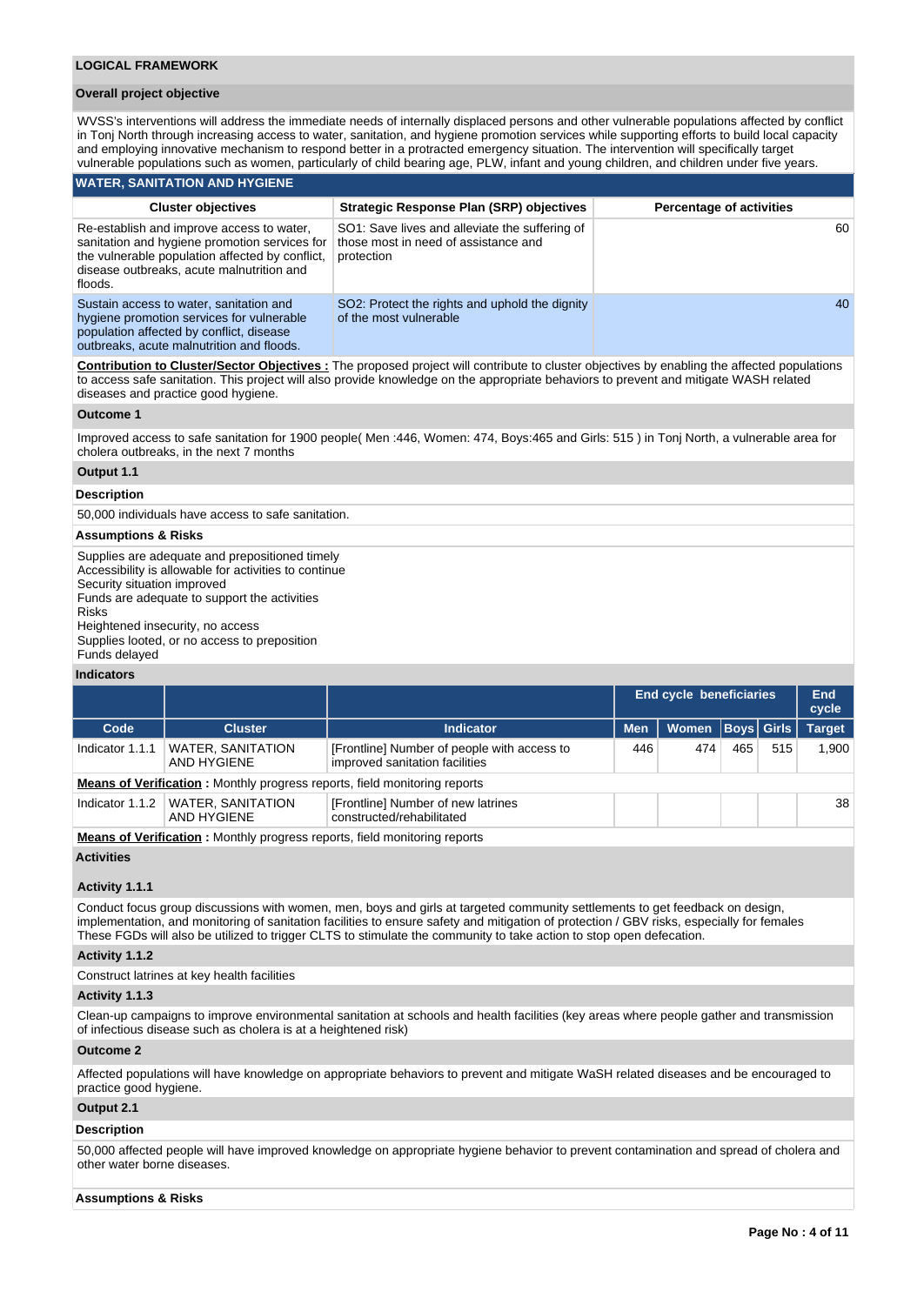Supplies looted, or no access to preposition Funds delay

#### **Indicators**

| iliuludioi S                  |                                                                                  |                                                                                                                                |                                                    |        |            |            |                     |
|-------------------------------|----------------------------------------------------------------------------------|--------------------------------------------------------------------------------------------------------------------------------|----------------------------------------------------|--------|------------|------------|---------------------|
|                               |                                                                                  |                                                                                                                                | End cycle beneficiaries                            |        |            |            | <b>End</b><br>cycle |
| Code                          | <b>Cluster</b>                                                                   | <b>Indicator</b>                                                                                                               | <b>Women</b><br>Girls<br><b>Men</b><br><b>Boys</b> |        |            |            | <b>Target</b>       |
| Indicator 2.1.1               | <b>WATER, SANITATION</b><br><b>AND HYGIENE</b>                                   | [Frontline] Number of people reached through<br>direct and participatory hygiene promotion<br>activities                       | 11,76                                              | 12,740 | 12,2<br>40 | 13,2<br>60 | 50,000              |
|                               | <b>Means of Verification:</b> PDM reports, Progress reports, Distribution lists  |                                                                                                                                |                                                    |        |            |            |                     |
| Indicator 2.1.2               | <b>WATER, SANITATION</b><br>AND HYGIENE                                          | [Frontline] Number of community based hygiene<br>promoters trained                                                             | 50                                                 | 50     |            |            | 100                 |
|                               | <b>Means of Verification:</b> Monthly progress reports, field monitoring reports |                                                                                                                                |                                                    |        |            |            |                     |
| Indicator 2.1.3               | <b>WATER, SANITATION</b><br><b>AND HYGIENE</b>                                   | [Frontline] Number of menstrual hygiene<br>management (MHM)/ dignity kits distributed                                          |                                                    |        |            |            | 500                 |
|                               | <b>Means of Verification:</b> Monthly progress reports, field monitoring reports |                                                                                                                                |                                                    |        |            |            |                     |
| Indicator 2.1.4               | <b>WATER, SANITATION</b><br><b>AND HYGIENE</b>                                   | [Frontline] Number of emergency affected women<br>and girls enable to practice safe, dignified<br>menstrual hygiene management |                                                    | 245    |            | 255        | 500                 |
| <b>Means of Verification:</b> |                                                                                  |                                                                                                                                |                                                    |        |            |            |                     |
| Indicator 2.1.5               | <b>WATER, SANITATION</b><br><b>AND HYGIENE</b>                                   | 1,524<br>1,47<br>[Frontline] Number of people reached with WASH<br>1,410<br>1,59<br>NFI distribution<br>0                      |                                                    |        |            |            | 6,000               |
|                               | Means of Verification : Menthly progress reports, field menitoring reports       |                                                                                                                                |                                                    |        |            |            |                     |

**Means of Verification :** Monthly progress reports, field monitoring reports

### **Activities**

### **Activity 2.1.1**

Conduct focused group discussions at targeted community settlements to get complaints feedback and inputs on appropriate design, implementation, and monitoring of hygiene promotion campaigns and awareness.

#### **Activity 2.1.2**

Train community hygiene promoters, of which 50% will be women, in hygiene awareness and promotion.

#### **Activity 2.1.3**

Beneficiary registration and distribution of WaSH NFIs( jerry cans, buckets, PUR tabs and soap)targeting 1500 households (Men: 1410, Women: 1524, Boys:1470, girl: 1596 and total 6000 individuals).

## **Activity 2.1.4**

Conduct campaigns to promote cholera awareness and prevention, in addition to improved hygiene practices such as the importance of utilizing MHM kits and other health-seeking behavior for WASH-related infectious diseases.

### **Activity 2.1.5**

Beneficiary registration and distribution of menstrual hygiene management MHM kits 500 individuals (Women:245 Girl: 255).

### **Additional Targets :**

## **M & R**

### **Monitoring & Reporting plan**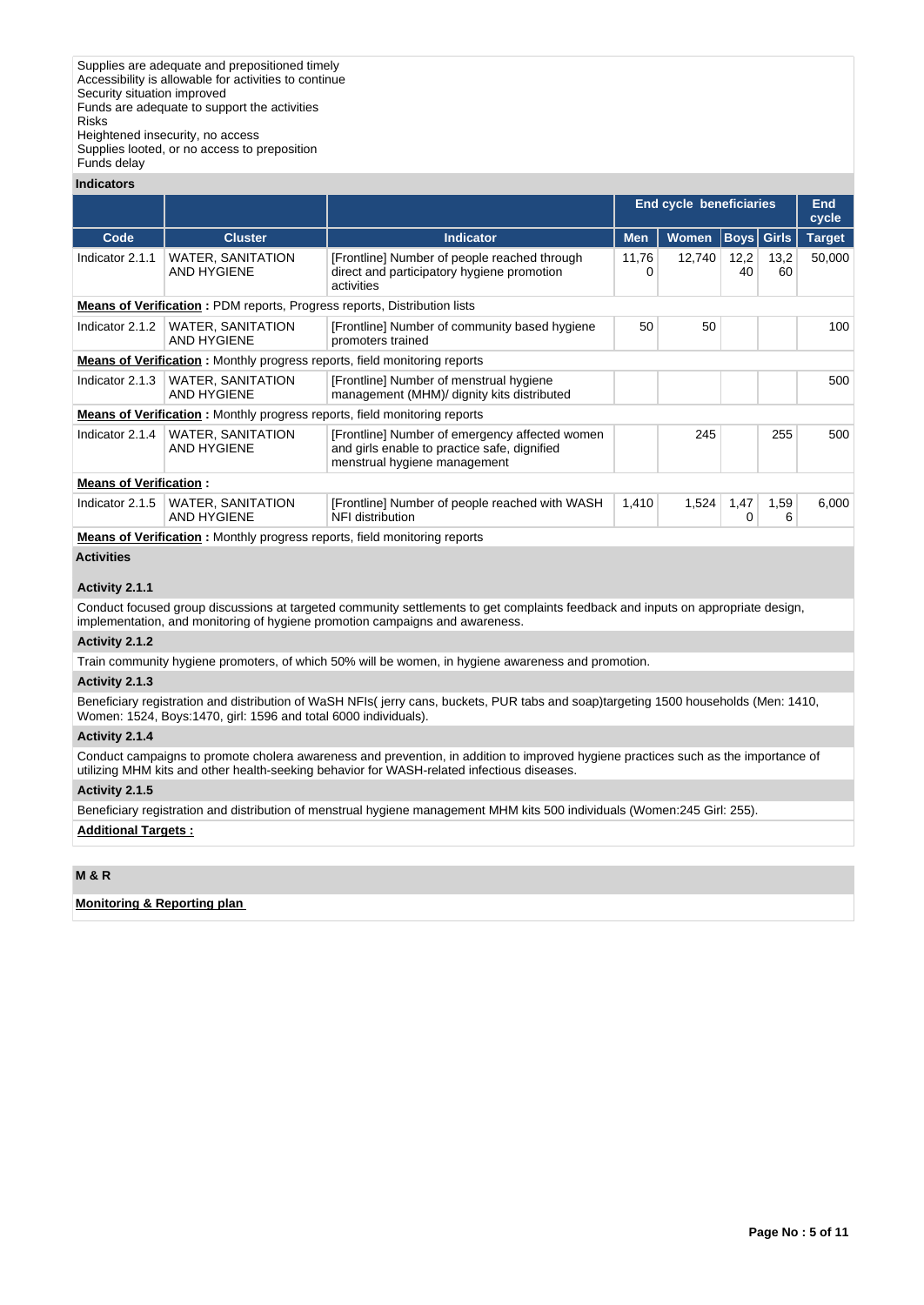To ensure the successful implementation of SSHF SA2, the Director of operations, the WaSH advisor, the People and Culture director, the Finance Director, Q&A Manager, and the Senior Program Officer will work closely with the field staff and provide them the necessary technical, financial, human resource and logistical support.

A. SMT/SLT involvement in the project. This team will have the following senior staff who will be involved in the project (Director of operation, the P&C Director, the Sector Team Leader/ WaSH Technical advisor, the Senior Program Officer, the Finance Director, Senior Finance Manager, Quality Assurance Manager and the Procurement / Supply Management). The SMT will be involved in the launch of the SSHF SA2 and will also monitor closely its implementation to ensure that all the activities are implemented and the targets achieved in line with the logical framework. The SMT, through the Director of Finance and Senior Finance Manager, will also support the team in the management of budget to ensure efficiency and effectiveness in budget management and value for money. The director of operations will support the project in all areas related to operation, including procurement and supply. The WaSH technical advisor will undertake a maximum of three supportive visits to the field to provide technical support and ensure that quality integrated WaSH services are delivered in Tonj North. On a monthly basis, the WaSH technical advisor and the senior program officer will receive monthly project report, analyze them and provide feedback to the team to improve project implementation. The WaSH technical advisor will coordinate with the WaSH cluster coordinators, the SSHF technical secretariat and participate in all the WaSH cluster meetings and technical working groups ' activities. He will ensure that all monthly 5Ws and reports are submitted timely.

B. Field Staff involvement in SSHF SA2. Under the direct supervision of the Zonal Program Manager and project manager, the team in the field will be directly involved in the day to day implementation of activities. At the county level, the hygiene coordinator will ensure smooth implementation of the project and report to the project manager. The hygiene coordinator will supervise all SSHF hygiene promotion activities and provide regularly technical support to staff. He/ she will ensure that all activities are implemented as per the LGF and ensure timely submission of program's reports. The quarterly report and end of project report will be shared with the cluster coordinator and the SSHF- TS.

C. Accountability. There will be monthly progress review meeting to which community leaders, CHD representatives and WV staffs will participate to look at the status of the project's implementation. During these meetings, the progress of implementation will be discuss.

### **Workplan**

| <b>Activitydescription</b>                                                                                                                                                                                                                         | Year | 1              | $\mathbf{2}$ | 3 | 5 |  | 8        | 9            | 10           |              |              |
|----------------------------------------------------------------------------------------------------------------------------------------------------------------------------------------------------------------------------------------------------|------|----------------|--------------|---|---|--|----------|--------------|--------------|--------------|--------------|
| Activity 1.1.1: Conduct focus group discussions with women, men, boys and girls at<br>2017<br>targeted community settlements to get feedback on design, implementation, and                                                                        |      |                |              |   |   |  | X.       | $\mathsf{X}$ |              |              |              |
| monitoring of sanitation facilities to ensure safety and mitigation of protection / GBV<br>risks, especially for females<br>These FGDs will also be utilized to trigger CLTS to stimulate the community to take<br>action to stop open defecation. | 2018 |                |              |   |   |  |          |              |              |              |              |
| Activity 1.1.2: Construct latrines at key health facilities                                                                                                                                                                                        |      |                |              |   |   |  |          | $\times$     | $\mathsf{X}$ | $x \mid x$   |              |
|                                                                                                                                                                                                                                                    |      | X              |              |   |   |  |          |              |              |              |              |
| Activity 1.1.3: Clean-up campaigns to improve environmental sanitation at schools<br>and health facilities (key areas where people gather and transmission of infectious                                                                           | 2017 |                |              |   |   |  |          | $\times$     | X            | X            |              |
| disease such as cholera is at a heightened risk)                                                                                                                                                                                                   |      |                |              |   |   |  |          |              |              |              |              |
| Activity 2.1.1: Conduct focused group discussions at targeted community<br>settlements to get complaints feedback and inputs on appropriate design,                                                                                                |      |                |              |   |   |  | X        | X            |              |              |              |
| implementation, and monitoring of hygiene promotion campaigns and awareness.                                                                                                                                                                       | 2018 |                |              |   |   |  |          |              |              |              |              |
| Activity 2.1.2: Train community hygiene promoters, of which 50% will be women, in<br>hygiene awareness and promotion.                                                                                                                              | 2017 |                |              |   |   |  | $\times$ | X.           | X            |              |              |
|                                                                                                                                                                                                                                                    | 2018 |                |              |   |   |  |          |              |              |              |              |
| Activity 2.1.3: Beneficiary registration and distribution of WaSH NFIs(jerry cans,<br>buckets, PUR tabs and soap)targeting 1500 households (Men: 1410, Women:                                                                                      | 2017 |                |              |   |   |  |          |              | $\mathsf{x}$ | <b>X</b>     | $\mathsf{X}$ |
| 1524, Boys:1470, girl: 1596 and total 6000 individuals).                                                                                                                                                                                           | 2018 | $\mathsf{X}^-$ | ΙX.          |   |   |  |          |              |              |              |              |
| Activity 2.1.4: Conduct campaigns to promote cholera awareness and prevention,<br>in addition to improved hygiene practices such as the importance of utilizing MHM                                                                                | 2017 |                |              |   |   |  | $\times$ | $\mathsf{X}$ | <b>x</b>     | $\mathsf{X}$ | $\mathsf{X}$ |
| kits and other health-seeking behavior for WASH-related infectious diseases.                                                                                                                                                                       |      | $\times$       | <sup>X</sup> |   |   |  |          |              |              |              |              |
| Activity 2.1.5: Beneficiary registration and distribution of menstrual hygiene<br>2017<br>management MHM kits 500 individuals (Women: 245 Girl: 255).<br>2018                                                                                      |      |                |              |   |   |  | X        | <b>X</b>     | Ιx.          | $\mathsf{X}$ | $\mathsf{X}$ |
|                                                                                                                                                                                                                                                    |      | X.             | ΙX.          |   |   |  |          |              |              |              |              |
| <b>OTHER INFO</b>                                                                                                                                                                                                                                  |      |                |              |   |   |  |          |              |              |              |              |

### **Accountability to Affected Populations**

In line with the WaSH cluster strategy, WVSS will maintain its commitment to engaging with affected communities at all phases of the program cycle through focus group discussions with women, men and youth on issues concerning their needs. WVSS' Quality and Assurance framework ensures that each project

implemented is carried out effectively and continually reviewed in line with community needs and humanitarian frameworks.

### **Implementation Plan**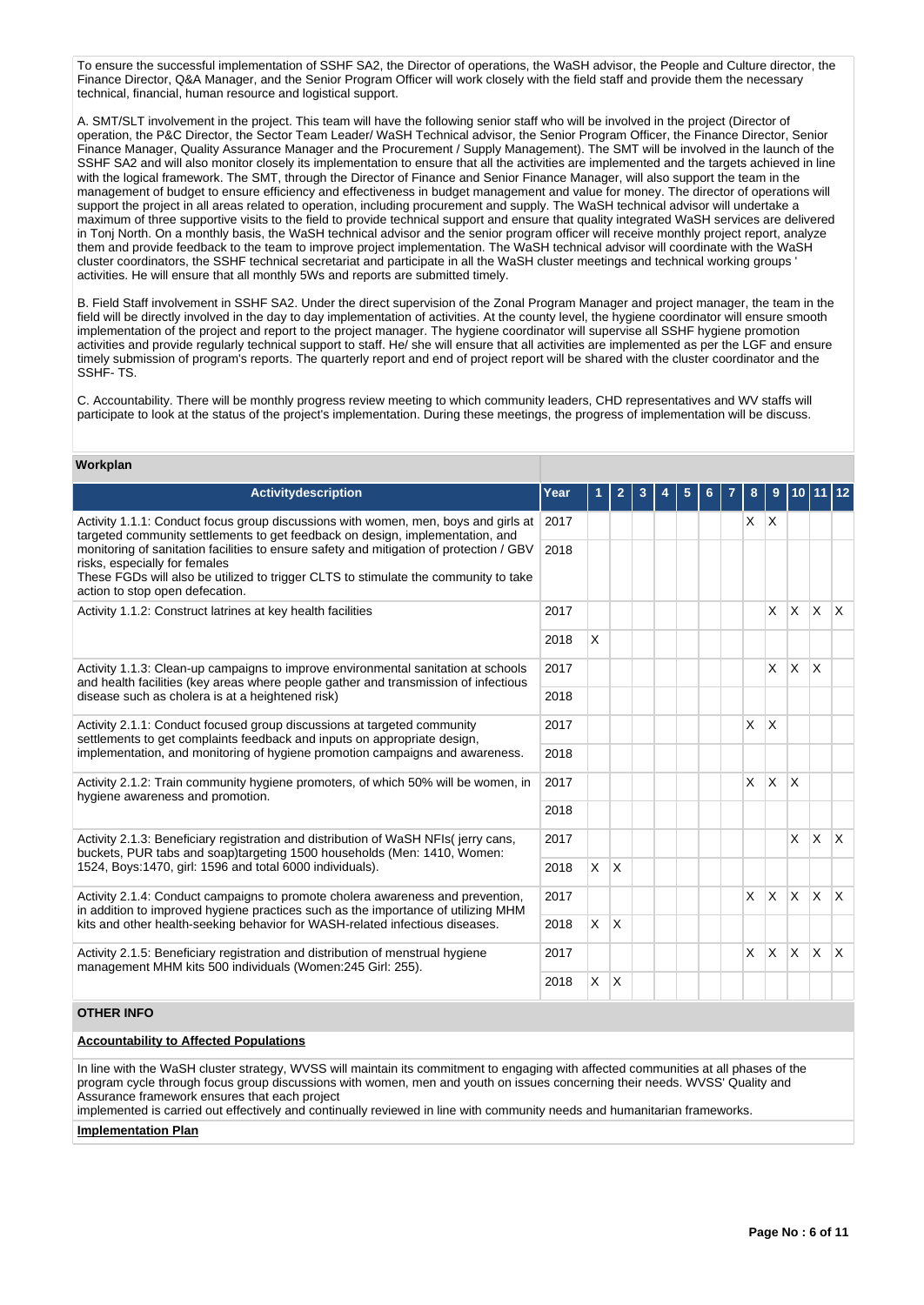Successful implementation in terms of management, coordination, and finance will be overseen by an experienced WaSH specialist. Project finance will be coordinated by the Senior finance managers, Zonal finance manager and overseen by WVSS' operations director. Financial oversight will be monitored at regional level also to ensure that accountability and effective use of resources, in line with project contracts, is maintained. Project coordination will be overseen by the project manager, in partnership with WV South Sudan's support, operation and GAM departments. The three departments assist with project administration, technical oversight, and project M+E. Reporting lines and distribution of labor will be overseen by the operation department, and the project manager will be charged with direct supervision.To maximize efficiency, this project will be carried out in consultation with the WaSH Cluster. This will ensure solid impact, avoid duplication, and promote sustainability where and when possible.

#### **Coordination with other Organizations in project area**

| Name of the organization | Areas/activities of collaboration and rationale                                          |
|--------------------------|------------------------------------------------------------------------------------------|
| WaSH cluster             | Coordination of all emergencies lifesaving WaSH activities and core<br>pipeline supplies |
|                          |                                                                                          |

## **Environment Marker Of The Project**

### **Gender Marker Of The Project**

2a-The project is designed to contribute significantly to gender equality

### **Justify Chosen Gender Marker Code**

All WVSS project activities aim to mainstream gender sensitivities through proposal design, assessments, implementation and monitoring of activities. For instance, during the project design the unique challenges and vulnerabilities for men, women, boys and girls are identified and analyzed in terms of how the project can appropriately and adequately address each set of needs. For implementation, the gender breakdown of the staff hired by WVSS is also considered as an important component of gender mainstreaming. WVSS aims to have at least 50% of its staff be female. Furthermore, gender disaggregation is critical in WVSS's standard operating procedures for best practices in collection and analysis of beneficiary data.

### **Protection Mainstreaming**

This project will cater to the latest lifesaving needs, in line with the aims and objectives of the WaSH Cluster. This SSHF supported intervention is consistent with the basic humanitarian principles of humanity, neutrality, and impartiality. The project will support the delivery of current essential lifesaving services to continue protecting the lives of the most vulnerable groups in the escalating conflict in South Sudan, particularly women, and children in the emergency situation. This project operates with the understanding that activities will take into account equity principles that promote the protection of women and girls. This WaSH project also take into consideration cross-cutting issues, and at all stages of the project cycle, WaSH practitioners work with experts from Nutrition, FSL, and health, among others, to ensure that programming is effective, targeted and making the most of key resources and staff for the benefit of IDPs. This multi-sector approach is only possible due to the emphasis WVSS places on working directly with partners to ensure effective communications. This reduces overlap and duplication and provides the most of resources where needed the most.

### **Country Specific Information**

### **Safety and Security**

Violent conflict remains a concern for project implementation in South Sudan, including fighting between non-state actors and SPLA as well as inter-communal violence. These factors present a constant threat to the security of staff, particularly in staff heavy projects such as emergency health responses. WVSS gives special attention to safety and security of staff as it is considered very important by the SLT/SMT. For this reason, WVSS has put in place security measures to ensure staff safety and security are assured through up to date guidance from an experience Safety and security manager who provide the necessary advice to the WVSS teams at the national and the state offices. In the field, the person responsible for the staff security and safety is the Zonal Program manager who has vast experience in staff security and safety. WVSS will also rely on other entities such as UNDSS and OCHA to get reliable security updates which will inform its programs in Warrap state.

### **Access**

WVSS will always seek to understand the situation and context of the response areas. If there are National or international NGOs in those locations they will be consulted on some of the challenges expected. For locations with serious access challenges, OCHA will be involved to negotiate access. In locations were World Vision operates good relationships have been developed and in most cases in these locations access has been fairly okay.

### **BUDGET**

| Code | <b>Budget Line Description</b>                                                                                                                                                                                                                             |                                                                                                                                                                                                                                                           | D / S Quantity Unit | cost         | <b>IDuration</b><br><b>Recurran</b><br>ce | $\frac{9}{6}$<br>charged<br>to CHF | <b>Total Cost</b> |  |  |
|------|------------------------------------------------------------------------------------------------------------------------------------------------------------------------------------------------------------------------------------------------------------|-----------------------------------------------------------------------------------------------------------------------------------------------------------------------------------------------------------------------------------------------------------|---------------------|--------------|-------------------------------------------|------------------------------------|-------------------|--|--|
|      | 1. Staff and Other Personnel Costs                                                                                                                                                                                                                         |                                                                                                                                                                                                                                                           |                     |              |                                           |                                    |                   |  |  |
| 1.1  | <b>Project Manager</b>                                                                                                                                                                                                                                     | D                                                                                                                                                                                                                                                         |                     | 3,555<br>.00 | $\overline{7}$                            | 100.00                             | 24,885.00         |  |  |
|      | Responsible for direct day to day project implementation, field based grade level. The unit costs has been estimated by<br>consideration of the grade level of the position, the cost includes salary, medical, staff benefits, hazard and social security |                                                                                                                                                                                                                                                           |                     |              |                                           |                                    |                   |  |  |
| 1.2  | <b>Hygiene Coordinator</b>                                                                                                                                                                                                                                 | D                                                                                                                                                                                                                                                         |                     | 1,238<br>.00 |                                           | 100.00                             | 8.666.00          |  |  |
|      | staff benefits, hazard and social security                                                                                                                                                                                                                 | Responsible for direct day to day project implementation, supervision of CHP and hygiene promotion, field based grade<br>level. The unit costs has been estimated by consideration of the grade level of the position, the cost includes salary, medical, |                     |              |                                           |                                    |                   |  |  |
| 1.3  | <b>Hygiene Promoters</b>                                                                                                                                                                                                                                   | D                                                                                                                                                                                                                                                         | 100                 | 50.00        |                                           | 100.00                             | 35,000,00         |  |  |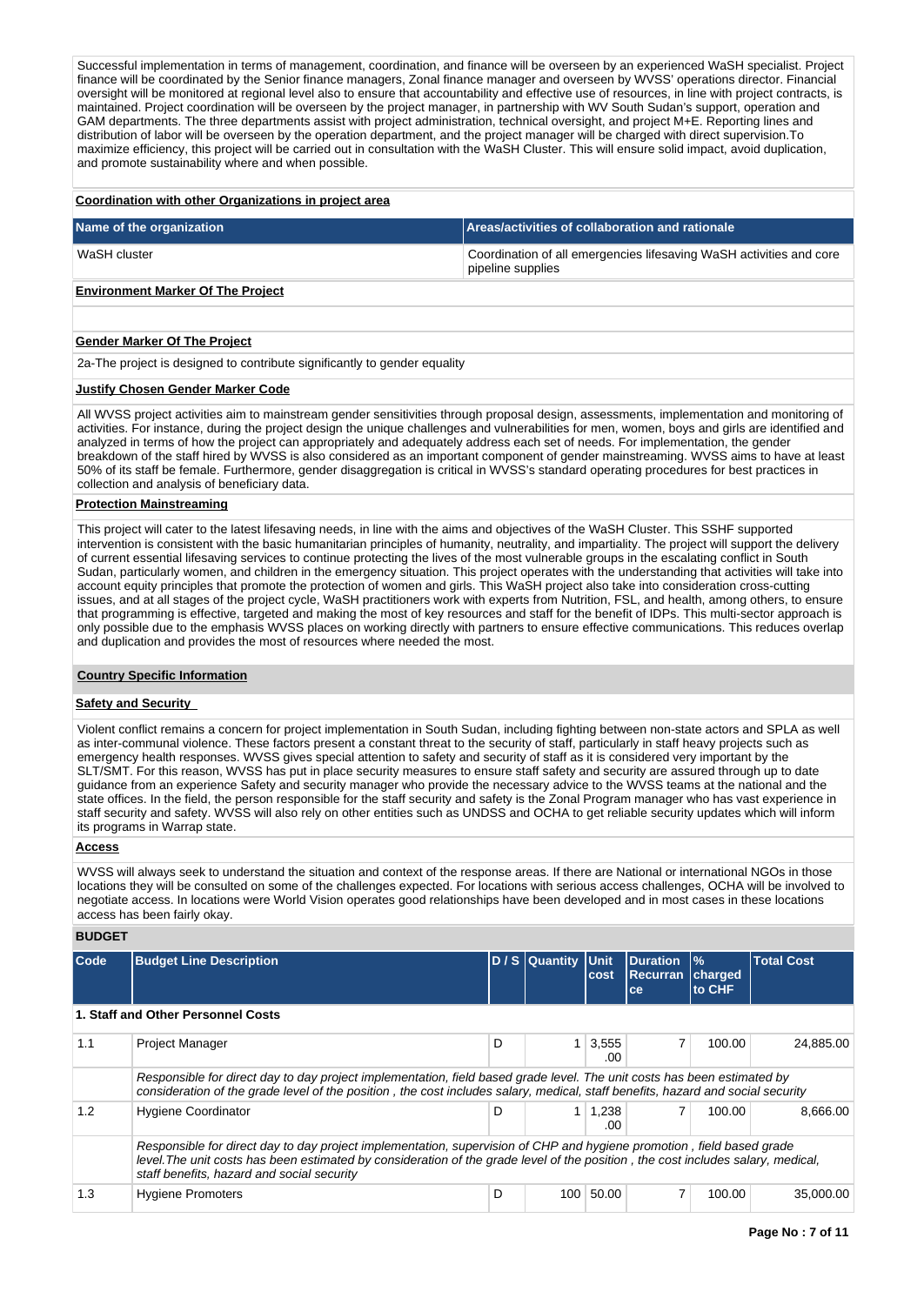|         | Responsible for community mobilizations and hygiene promotion. These are casual field based staff. The cost is a monthly or<br>daily rate which is agreed as county cluster level as incentives and also recommended by SSRRC.                                                                                                     |   |                |                       |                |        |            |
|---------|------------------------------------------------------------------------------------------------------------------------------------------------------------------------------------------------------------------------------------------------------------------------------------------------------------------------------------|---|----------------|-----------------------|----------------|--------|------------|
| 1.4     | <b>WASH Sector Advisor</b>                                                                                                                                                                                                                                                                                                         | D |                | 1 8.775<br>.00        | 7              | 10.00  | 6,142.50   |
|         | This position will provide overall technical support to the team based in Tonj North and will ensure that the project is successfully<br>implemented and services are provided in line with WHO and MoH standards. The post holder will be the focal point between the<br>SSHF technical secretariat, the health cluster and WVSS. |   |                |                       |                |        |            |
| 1.5     | Driver                                                                                                                                                                                                                                                                                                                             | D |                | 2 639.0<br>0          | 7              | 100.00 | 8,946.00   |
|         | The drivers will be responsible for transporting project staff and equipment. The salary amount is composed of the basic<br>salary, the national social security benefits, transport allowance and housing                                                                                                                         |   |                |                       |                |        |            |
| 1.6     | National Office Support(International) based in Juba                                                                                                                                                                                                                                                                               | S |                | $1 \mid 7,400$<br>.00 | 7              | 5.00   | 2,590.00   |
|         | Facilities and Security Director, Operations Director, Resource Acquisition Director, National Director, and Finance Director                                                                                                                                                                                                      |   |                |                       |                |        |            |
| 1.7     | Zonal Finance manager                                                                                                                                                                                                                                                                                                              | S |                | 1 8,780<br>.00        | 7              | 5.00   | 3,073.00   |
|         | Financial and grant financial reporting-(The salary charged consists of basic salary, hardship allowance and goods and services,<br>medical insurance and pension)                                                                                                                                                                 |   |                |                       |                |        |            |
| 1.8     | <b>Quality Assurance officer</b>                                                                                                                                                                                                                                                                                                   | S |                | 1   8,780<br>.00      | 7              | 5.00   | 3,073.00   |
|         | Monitoring, evaluation and quality assurance. (The salary charged consists of basic salary, hardship allowance and goods and<br>services, medical insurance and pension)                                                                                                                                                           |   |                |                       |                |        |            |
| 1.9     | Zonal Programme manager                                                                                                                                                                                                                                                                                                            | S |                | $1 \mid 8,780$<br>.00 | $\overline{7}$ | 5.00   | 3,073.00   |
|         | Provides oversight of the project implementation on timeliness, scope and budget. (The salary charged consists of basic salary,<br>hardship allowance and goods and services,                                                                                                                                                      |   |                |                       |                |        |            |
| 1.10    | National Office National support staff- based in Juba                                                                                                                                                                                                                                                                              | S |                | $1 \mid 1,500$<br>.00 | 7              | 10.00  | 1,050.00   |
|         | P & C/HR Officer, Logistics Officer, Financial accountant, booking officer                                                                                                                                                                                                                                                         |   |                |                       |                |        |            |
| 1.11    | Camp Cleaner-Tonj North                                                                                                                                                                                                                                                                                                            | D | 1 <sup>1</sup> | 300.0<br>0            | $\overline{7}$ | 100.00 | 2,100.00   |
|         | The camp cleaner will be responsible for cleaning the office space utilized by project staff. The unit costs has been estimated by<br>consideration of the grade level of the position, the cost includes salary, medical, staff benefits, hazard and social security.                                                             |   |                |                       |                |        |            |
| 1.12    | Finance/ Admin Assistant- Tonj North                                                                                                                                                                                                                                                                                               | D |                | 1   1,011<br>.00.     | 7              | 50.00  | 3,538.50   |
|         | The finance assistant will be responsible for the bookkeeping and accounting related to this project. The unit costs has been<br>estimated by consideration of the grade level of the position, the cost includes salary, medical, staff benefits, hazard and social<br>security.                                                  |   |                |                       |                |        |            |
|         | <b>Section Total</b>                                                                                                                                                                                                                                                                                                               |   |                |                       |                |        | 102,137.00 |
|         | 2. Supplies, Commodities, Materials                                                                                                                                                                                                                                                                                                |   |                |                       |                |        |            |
| 2.1     | Construction of 2 Stance latrines blocks for health facilities                                                                                                                                                                                                                                                                     | D |                | 19 5,527<br>.00       | 1              | 100.00 | 105,013.00 |
|         | This line will cover the cost of two stance institutional latrines at key health facilities. Two stance latrine are two unit latrines, so<br>we will be building a total of 38 latrines.                                                                                                                                           |   |                |                       |                |        |            |
| $2.2\,$ | IEC materials for Hygiene promotion (kit)                                                                                                                                                                                                                                                                                          | D | 1 <sup>1</sup> | 1,500<br>.00          | 7              | 100.00 | 10.500.00  |
|         | This line is the cost of hygiene promotion kit for trainings, campaign and other project activities.                                                                                                                                                                                                                               |   |                |                       |                |        |            |
| 2.3     | Warehousing cost in Juba (months)                                                                                                                                                                                                                                                                                                  | D |                | 3 700.0<br>0          | 1              | 100.00 | 2,100.00   |
|         | The cost of renting a warehouse to store supplies.                                                                                                                                                                                                                                                                                 |   |                |                       |                |        |            |
| 2.4     | Transportation and handling of supplies (Warehouse-Airport) -<br>MT                                                                                                                                                                                                                                                                | D |                | 20 270.0<br>0         | 1              | 100.00 | 5,400.00   |
|         | The cost of transporting supplies from warehouse to airport.                                                                                                                                                                                                                                                                       |   |                |                       |                |        |            |
| 2.5     | Transportation and handling of supplies(Field)-MT                                                                                                                                                                                                                                                                                  | D | 1 <sup>1</sup> | 12,00<br>0.00         | 1              | 100.00 | 12,000.00  |
|         | The cost of transporting supplies to the field.                                                                                                                                                                                                                                                                                    |   |                |                       |                |        |            |
| 2.6     | Distribution of WASH emergency supplies - times                                                                                                                                                                                                                                                                                    | D | 2 <sup>2</sup> | 1,500<br>.00          | $\overline{c}$ | 100.00 | 6,000.00   |
|         | This line item supports the cost of distributing of emergency supplies.                                                                                                                                                                                                                                                            |   |                |                       |                |        |            |
| 2.7     | <b>Training Hygiene Promoters</b>                                                                                                                                                                                                                                                                                                  | D |                | $6 \mid 2,500$<br>.00 | 1              | 100.00 | 15,000.00  |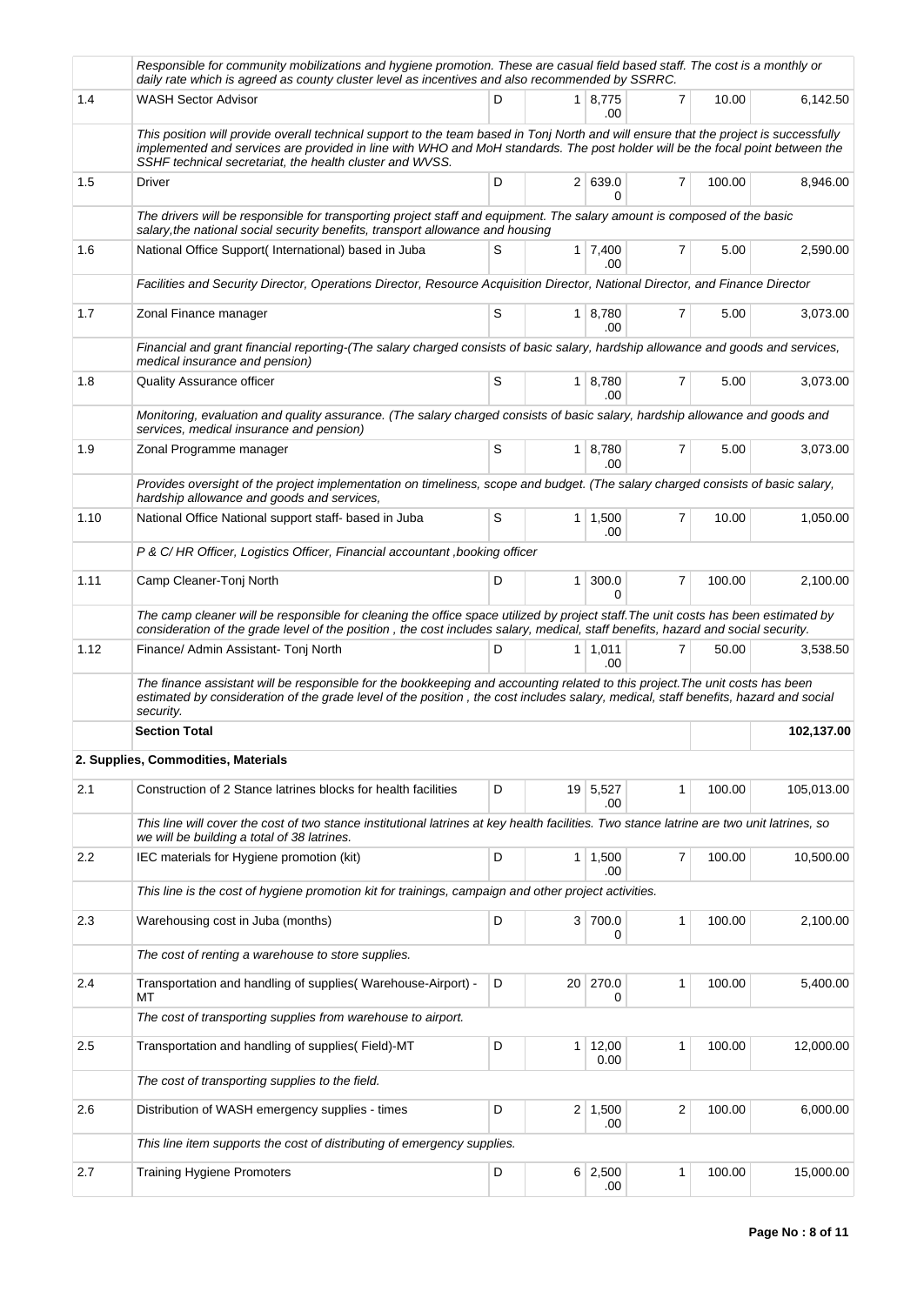|              | This line covers the cost of training hygiene promoters. This includes the venue, refreshments, training materials (Flip charts,<br>Marker pens Note books, Biro pens ) and transportation. |             |                 |                       |                |        |            |
|--------------|---------------------------------------------------------------------------------------------------------------------------------------------------------------------------------------------|-------------|-----------------|-----------------------|----------------|--------|------------|
| 2.8          | Campaigns to promote cholera awareness & prevention                                                                                                                                         | D           |                 | 7 400.0<br>$\Omega$   | $\mathbf{1}$   | 100.00 | 2,800.00   |
|              | This line covers the cost of the campaigns to promote cholera awareness and prevention.                                                                                                     |             |                 |                       |                |        |            |
| 2.9          | Campaign to promote clean up at health facilities and school                                                                                                                                | D           |                 | 3   800.0<br>0        | 1              | 100.00 | 2,400.00   |
|              | This line covers the cost of campaigns for clean up promotion at health facilities and schools.                                                                                             |             |                 |                       |                |        |            |
|              | <b>Section Total</b>                                                                                                                                                                        |             |                 |                       |                |        | 161,213.00 |
| 3. Equipment |                                                                                                                                                                                             |             |                 |                       |                |        |            |
| 3.1          | Laptop for Project manager and hygiene coordinator-unit                                                                                                                                     | D           |                 | $2 \mid 1,500$<br>.00 | 1              | 100.00 | 3,000.00   |
|              | This line will be used to procure laptops for the project manager and hygiene coordinator which is very important to the<br>implementation of SSHF project.                                 |             |                 |                       |                |        |            |
|              | <b>Section Total</b>                                                                                                                                                                        |             |                 |                       |                |        | 3,000.00   |
|              | 4. Contractual Services                                                                                                                                                                     |             |                 |                       |                |        |            |
| <b>NA</b>    | <b>NA</b>                                                                                                                                                                                   | <b>NA</b>   | 0               | 0.00                  | 0              | 0      | 0.00       |
|              | ΝA                                                                                                                                                                                          |             |                 |                       |                |        |            |
|              | <b>Section Total</b>                                                                                                                                                                        |             |                 |                       |                |        | 0.00       |
| 5. Travel    |                                                                                                                                                                                             |             |                 |                       |                |        |            |
| 5.1          | Field Travel (Juba-field-Juba); project implementation<br>personnel                                                                                                                         | D           | $\vert 4 \vert$ | 550.0<br>0            | 1              | 100.00 | 2,200.00   |
|              | These are costs of project staff to travel to and from field locations to Juba                                                                                                              |             |                 |                       |                |        |            |
| 5.2          | Field Travel (Juba-field-Juba) ; Project monitoring personnel                                                                                                                               | D           |                 | 2 550.0<br>0          | 1              | 100.00 | 1,100.00   |
|              | This line will cover travel for staff from Juba to monitor this project.                                                                                                                    |             |                 |                       |                |        |            |
|              | <b>Section Total</b>                                                                                                                                                                        |             |                 |                       |                |        | 3,300.00   |
|              | 6. Transfers and Grants to Counterparts                                                                                                                                                     |             |                 |                       |                |        |            |
| <b>NA</b>    | <b>NA</b>                                                                                                                                                                                   | <b>NA</b>   | 0               | 0.00                  | 0              | 0      | 0.00       |
|              | ΝA                                                                                                                                                                                          |             |                 |                       |                |        |            |
|              | <b>Section Total</b>                                                                                                                                                                        |             |                 |                       |                |        | 0.00       |
|              | 7. General Operating and Other Direct Costs                                                                                                                                                 |             |                 |                       |                |        |            |
| 7.1          | Generator fuels, Maintenance, Repair for office and health<br>facilities                                                                                                                    | D           |                 | $2 \mid 2,300$<br>.00 | 7              | 25.00  | 8,050.00   |
|              | This line is the cost for office and health facility generator fuel, maintenance and repair.                                                                                                |             |                 |                       |                |        |            |
| 7.2          | Vehicle running costs - National Office                                                                                                                                                     | $\mathbb S$ |                 | $1 \ 6,000$<br>.00    | 7              | 5.00   | 2,100.00   |
|              | This line is to covers a 5% contribution to vehicle operating costs at the national office.                                                                                                 |             |                 |                       |                |        |            |
| 7.3          | Communication Costs for wash staff                                                                                                                                                          | S           |                 | 6 15.00               | 7              | 100.00 | 630.00     |
|              | This costs of airtime for both thuraya and mobile phones for the staff for coordination and communication with the field team                                                               |             |                 |                       |                |        |            |
| 7.4          | Stationery/ cartridges for the project                                                                                                                                                      | D           |                 | 1   400.0<br>0        | 7              | 100.00 | 2,800.00   |
|              | Cost of stationery for Tonj North                                                                                                                                                           |             |                 |                       |                |        |            |
| 7.5          | VSAT (Internet) charges for Tonj North Office                                                                                                                                               | S           |                 | 1 7,556<br>.00        | $\overline{7}$ | 15.00  | 7,933.80   |
|              | This is a shared cost for internet charges in Tonj North and Kuajok Zonal office to enable the teams to manage to emails and<br>reports.                                                    |             |                 |                       |                |        |            |
| 7.6          | World Vision South Sudan Juba Office rental costs                                                                                                                                           | S           | $\mathbf{1}$    | 33,00                 | 7              | 5.00   | 11,550.00  |
|              | This line is the contribution to office space utilized by the WaSH team in Juba office                                                                                                      |             |                 | 0.00                  |                |        |            |
|              |                                                                                                                                                                                             |             |                 |                       |                |        |            |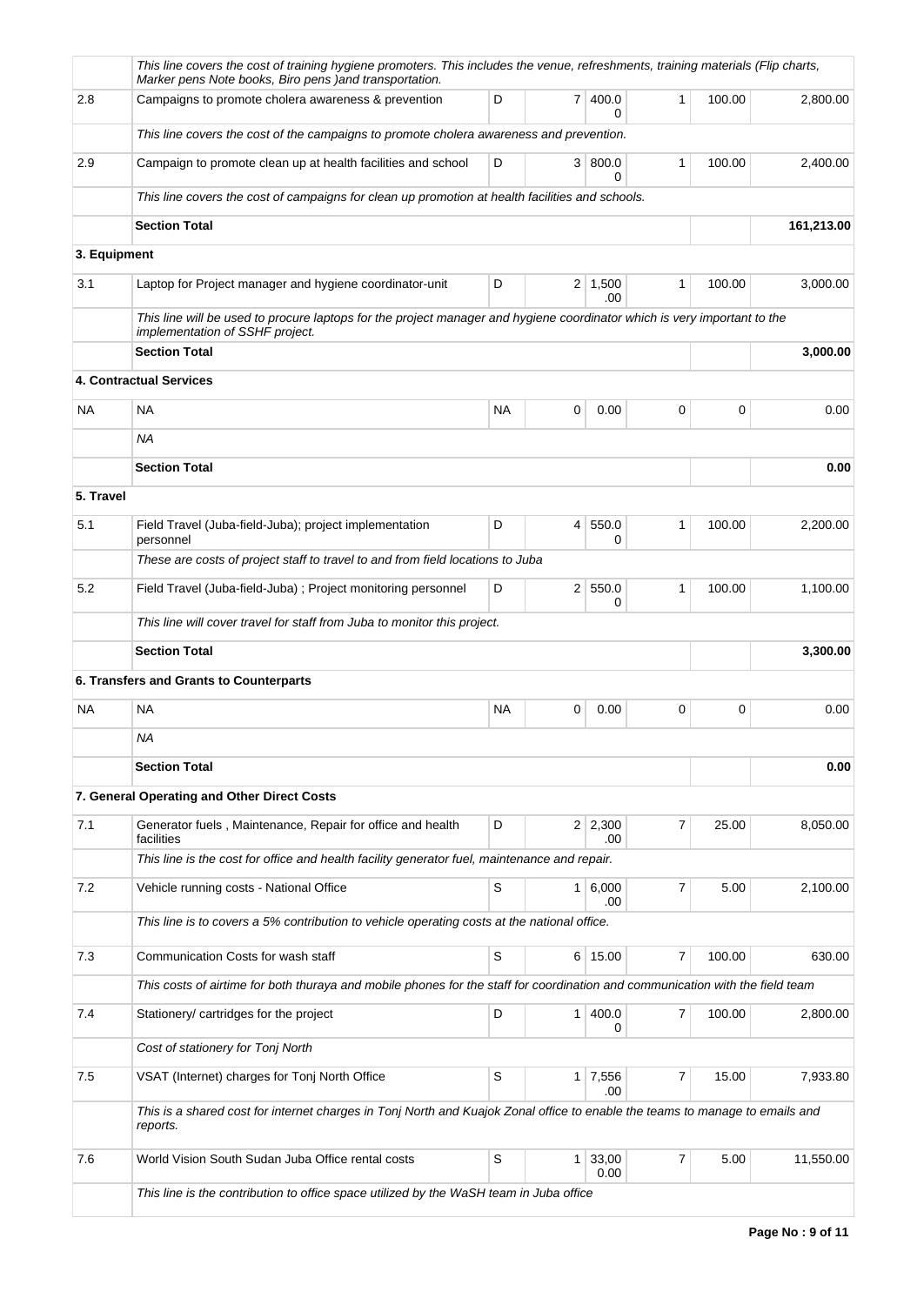| 7.7               | Juba Office supplies                                                                                               | S | 1              | 3,325<br>.40  | $\overline{7}$ | 5.00   | 1,163.89   |  |  |  |  |
|-------------------|--------------------------------------------------------------------------------------------------------------------|---|----------------|---------------|----------------|--------|------------|--|--|--|--|
|                   | This line is the contribution to office utilities used by the WaSH team in Juba office                             |   |                |               |                |        |            |  |  |  |  |
| 7.8               | Bank charges/ Cash Transfer charges                                                                                | S | $\mathbf{1}$   | 3,000<br>.00  | 7              | 5.00   | 1,050.00   |  |  |  |  |
|                   | Costs related to bank transactions                                                                                 |   |                |               |                |        |            |  |  |  |  |
| 7.9               | Zonal Camp Management and supplies                                                                                 | D | $\mathbf{1}$   | 3,000<br>.00  | $\overline{7}$ | 20.00  | 4,200.00   |  |  |  |  |
|                   | These are costs related to management of staff camps in the filed locations                                        |   |                |               |                |        |            |  |  |  |  |
| 7.10              | Security Costs (Tonj North and Zonal Office)                                                                       | S | $\mathbf{1}$   | 14,25<br>0.00 | $\overline{7}$ | 10.00  | 9,975.00   |  |  |  |  |
|                   | The security cost will cover cost related to secured staff, asset, equipment and material related to this project. |   |                |               |                |        |            |  |  |  |  |
| 7.11              | Vehicle rent cost                                                                                                  | D | 1 <sup>1</sup> | 2,500<br>.00  | $\overline{7}$ | 100.00 | 17,500.00  |  |  |  |  |
|                   | This line item is for vehicle rent, repair and fuel for SSHF project activities in HF and communities              |   |                |               |                |        |            |  |  |  |  |
| 7.12              | Motorbike- fuel, spare parts, maintenance.                                                                         | D | $\mathbf{1}$   | 600.0<br>0    | $\overline{7}$ | 100.00 | 4,200.00   |  |  |  |  |
|                   | These are costs of motorbike running cost for SSHF project activities in HF and communities.                       |   |                |               |                |        |            |  |  |  |  |
| 7.13              | Generator rent                                                                                                     | D | 1 <sup>1</sup> | 1,333<br>.00  | $\overline{7}$ | 100.00 | 9,331.00   |  |  |  |  |
|                   | This line will be used to rent a new generator which is very important for the implementation of SSHF project.     |   |                |               |                |        |            |  |  |  |  |
|                   | <b>Section Total</b>                                                                                               |   |                | 80,483.69     |                |        |            |  |  |  |  |
| <b>SubTotal</b>   |                                                                                                                    |   | 201.00         |               |                |        | 350,133.69 |  |  |  |  |
| Direct            |                                                                                                                    |   |                |               |                |        | 302,872.00 |  |  |  |  |
| Support           |                                                                                                                    |   |                |               |                |        | 47,261.69  |  |  |  |  |
| <b>PSC Cost</b>   |                                                                                                                    |   |                |               |                |        |            |  |  |  |  |
|                   | <b>PSC Cost Percent</b>                                                                                            |   |                |               |                |        | 7.00       |  |  |  |  |
| <b>PSC Amount</b> |                                                                                                                    |   |                |               |                |        | 24,509.36  |  |  |  |  |
| <b>Total Cost</b> |                                                                                                                    |   |                |               |                |        | 374,643.05 |  |  |  |  |